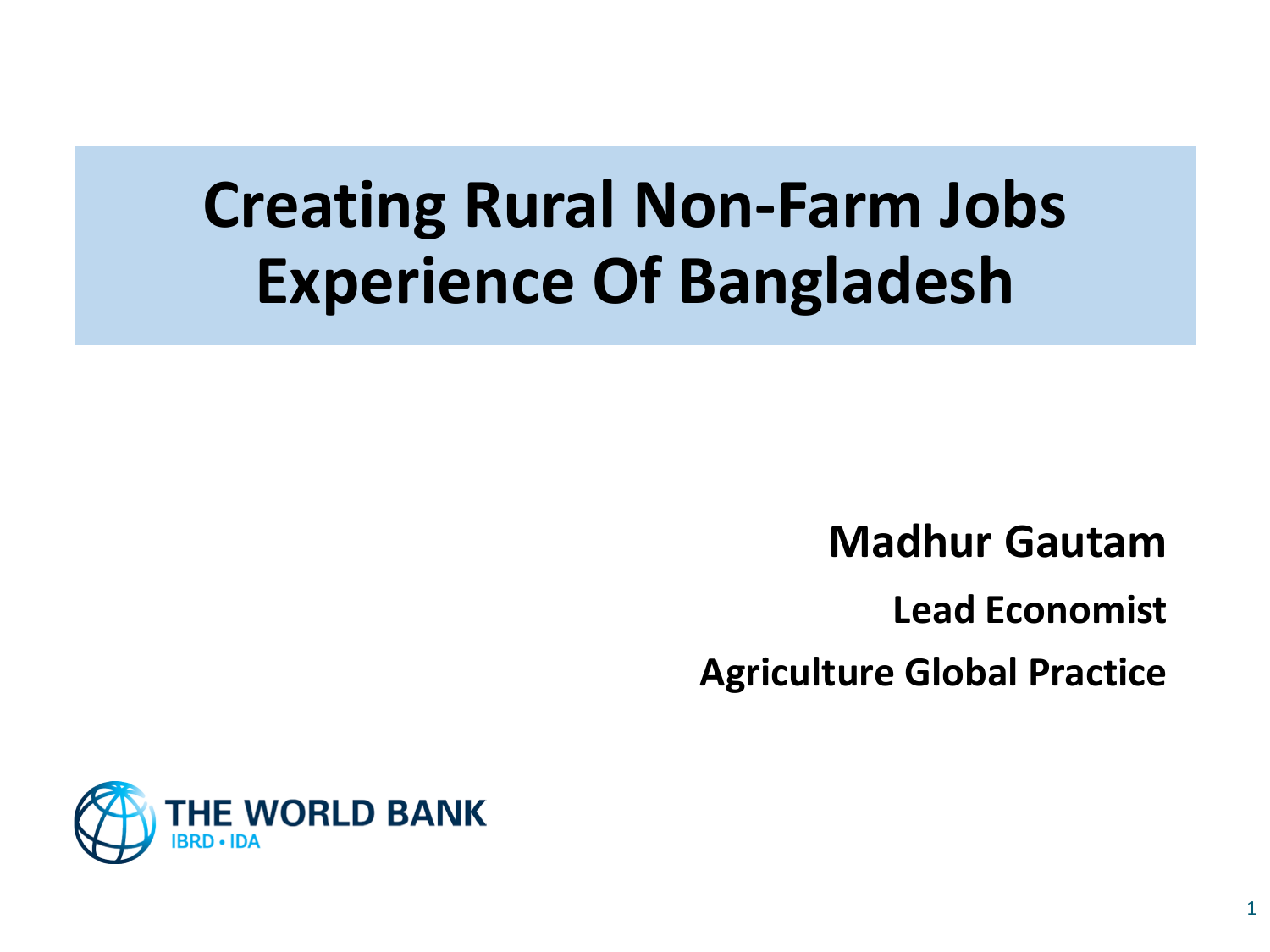# Dynamics of Rural Growth in Bangladesh

#### **Context**

- Unprecedented changes in Bangladesh's rural economy
- Agriculture main contributor to poverty reduction (2000)
- Yet the underlying story remains underexplored and underappreciated

#### **Broad conclusions**

- Agriculture growth has strong catalytic effect, with strong farm-non-farm linkages
- Robust RNF economy is critical to sustain growth and poverty reduction, and will continue to grow in importance
- A balanced strategy with focus on agricultural and nonagricultural growth more effective that single sector focus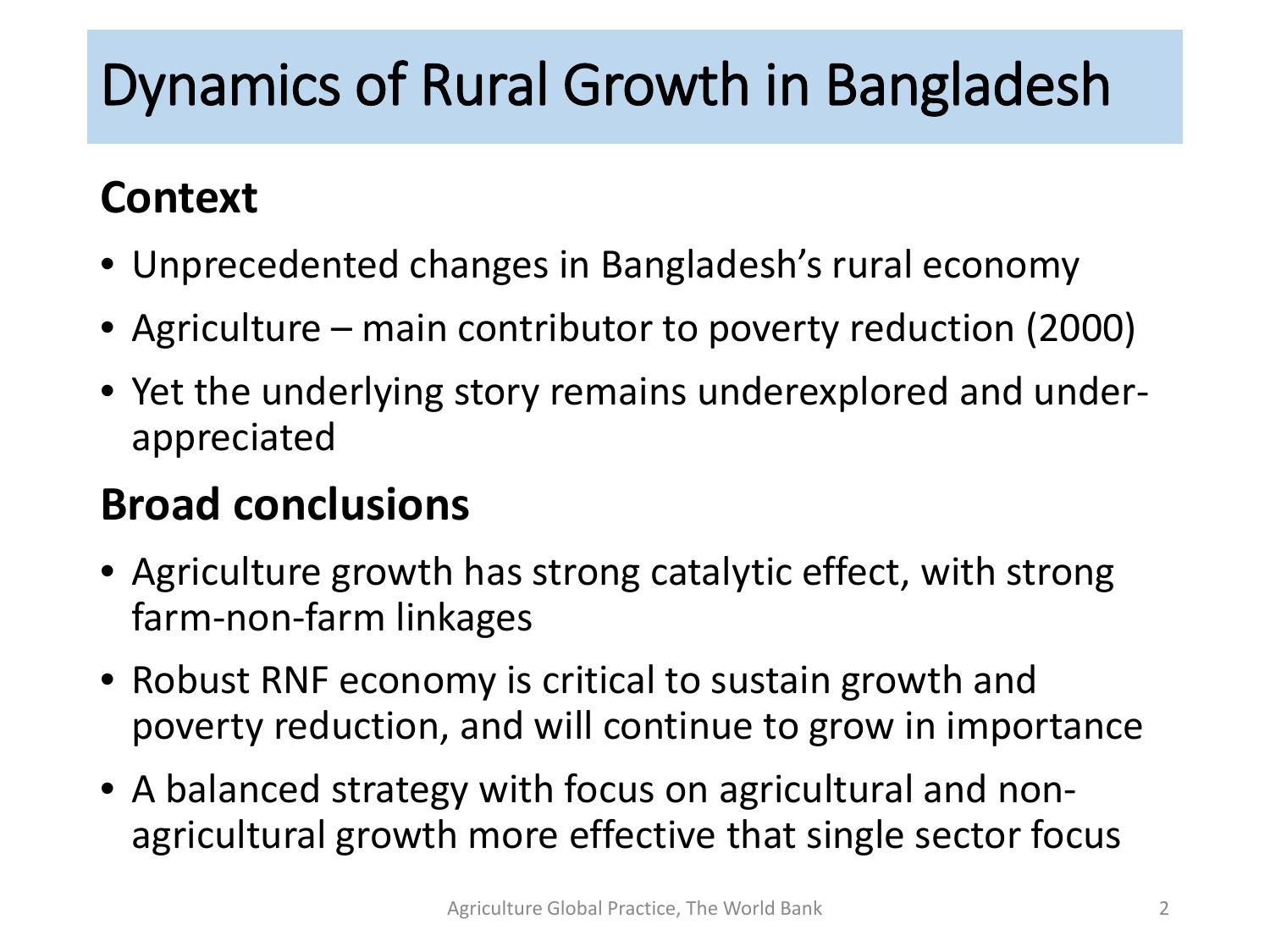# Significantly improved performance



- Agriculture performed extremely well acceleration in growth rate till 2011
- Agriculture is also markedly less volatile
	- fewer natural disasters
	- increased resilience: irrigation; technology; sub-sector performance.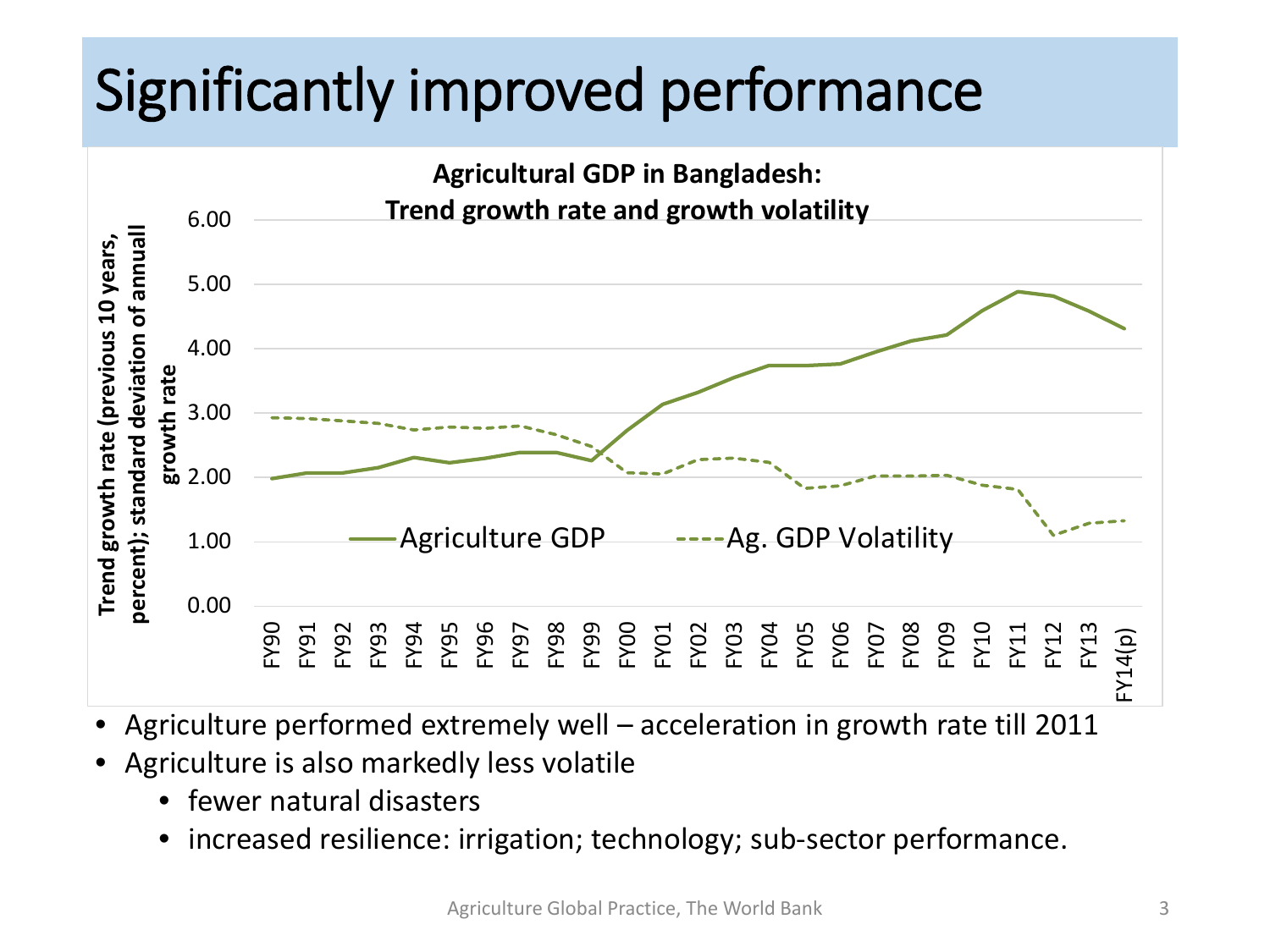# Mutually reinforcing actions



- Marked shift in performance: structural break in mid-1990s policy reforms
- Complementary Investments in R&D/technology, roads, irrigation, efficient markets, and mechanization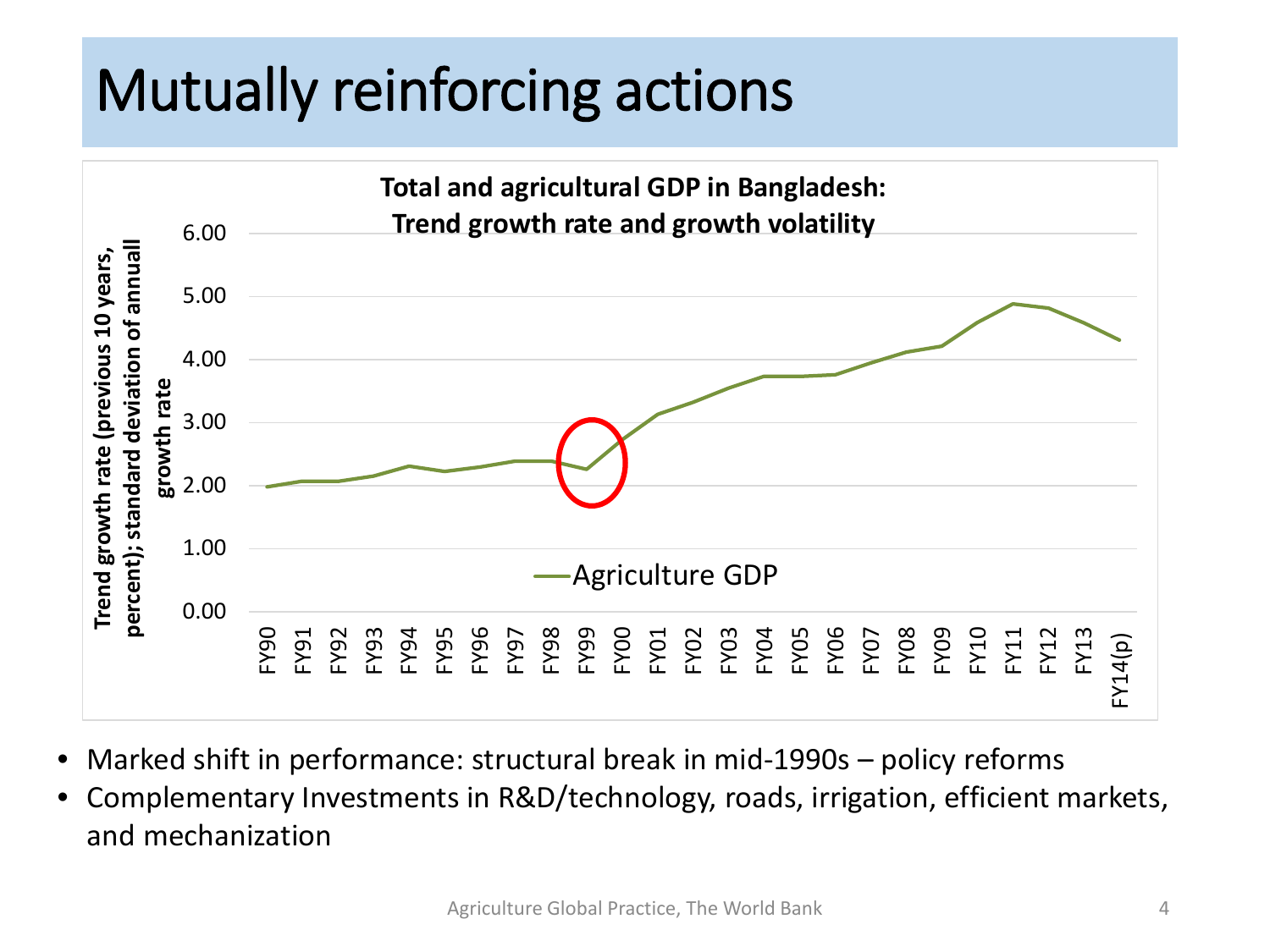### Progress while "swimming against the tide"

#### **Terms of Trade for Agriculture**



#### **Protection Rates: Agric. and Non-Agric.**

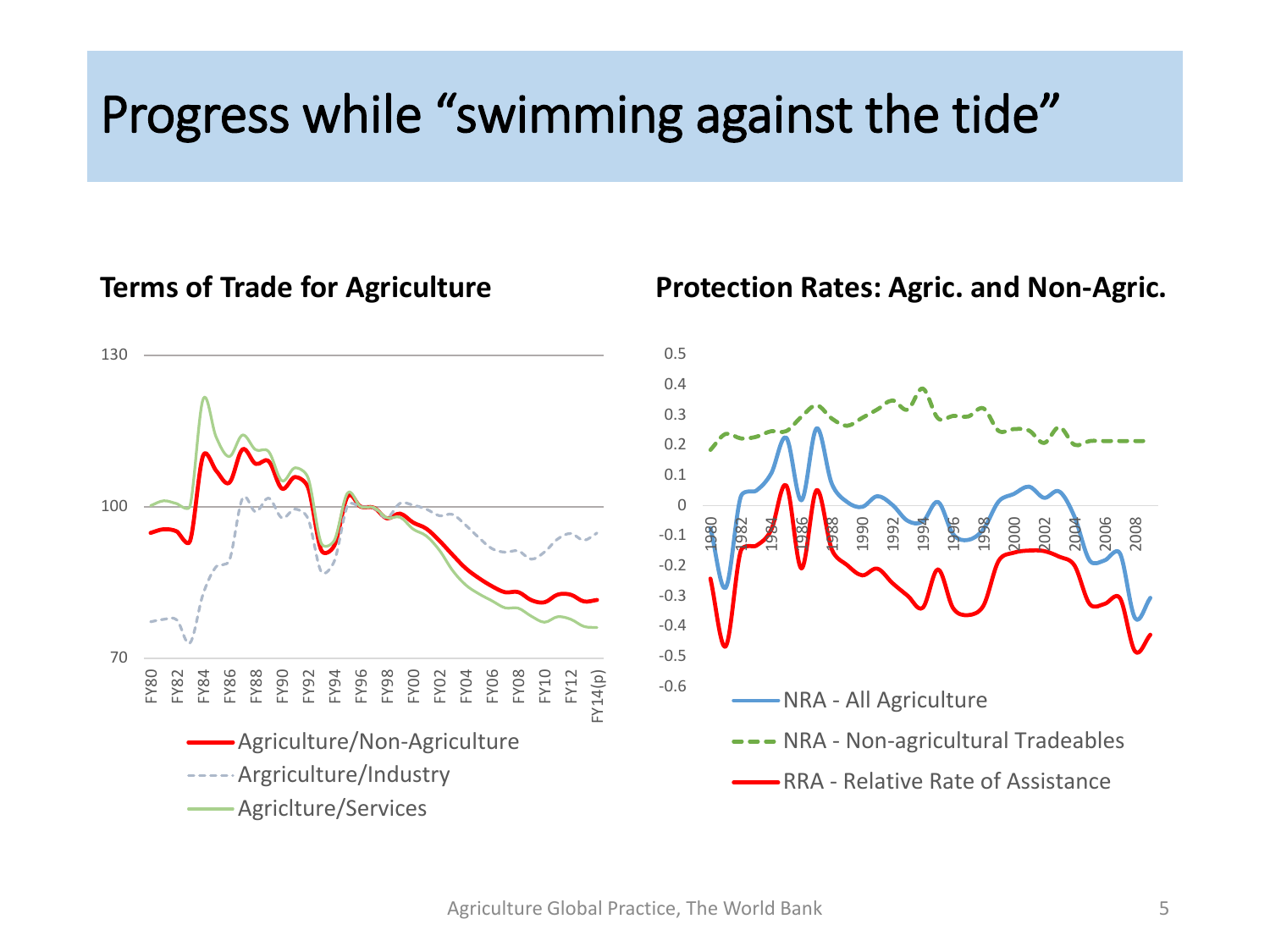# Structural transformation underway

#### **Share of Agriculture in GDP and Employment**



#### **Ratio of non-agriculture to agriculture labor productivity**

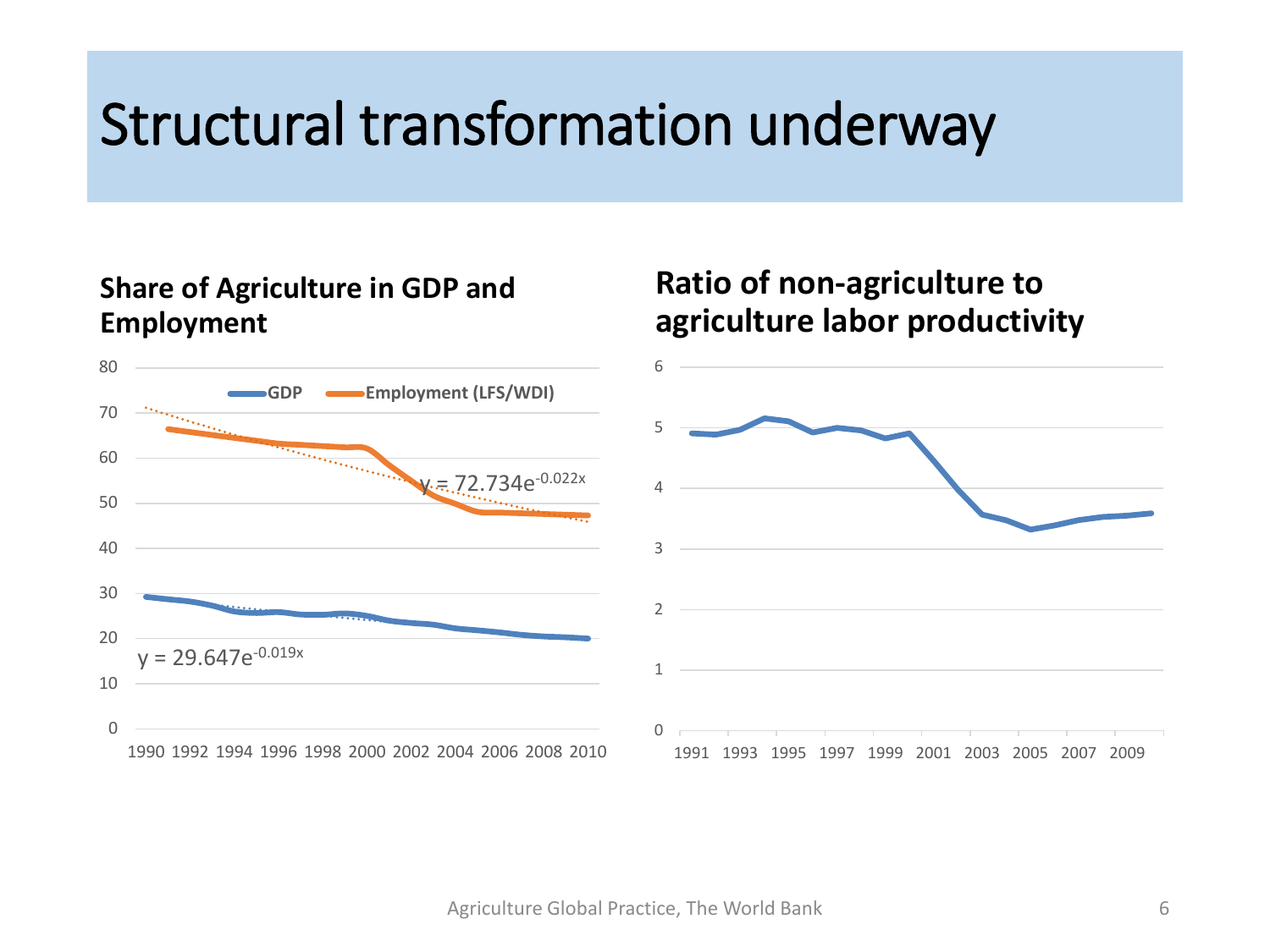#### Structural transformation: within rural space



- 77 percent of workforce in rural areas
- RNFE 50% more than Urban employment
- Between 2003 and 2010 most non-farm jobs created in rural areas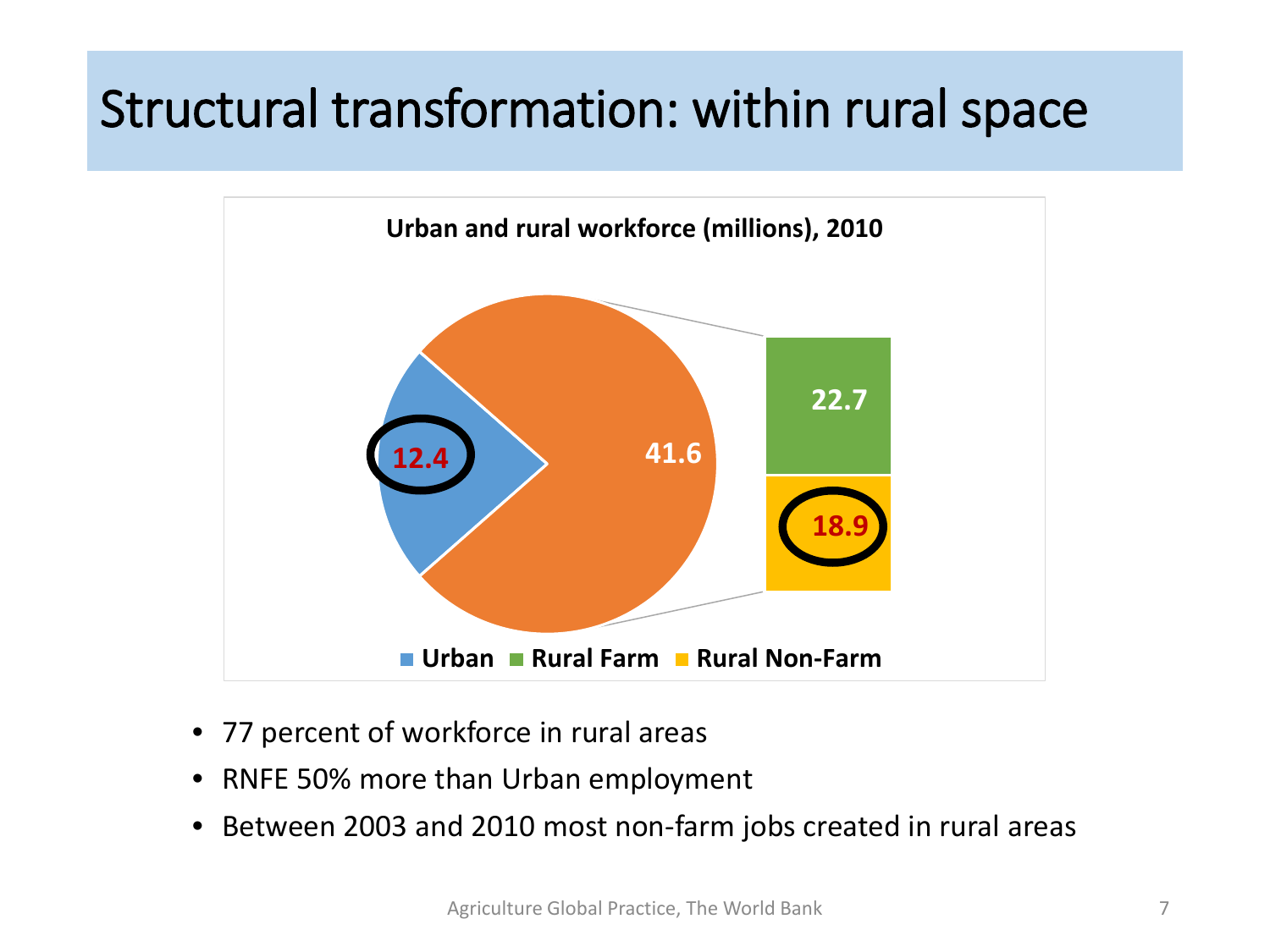### Multiple income strategies: Diversification not discrete shifts

#### **Shares by source**



**Income by origin**

- Majority have income from both farm and non-farm sources (65%)
- Increasing share of households with income from agriculture (80 to 87%)
- **Keeping one "leg" in agriculture in strategy to climb out of poverty**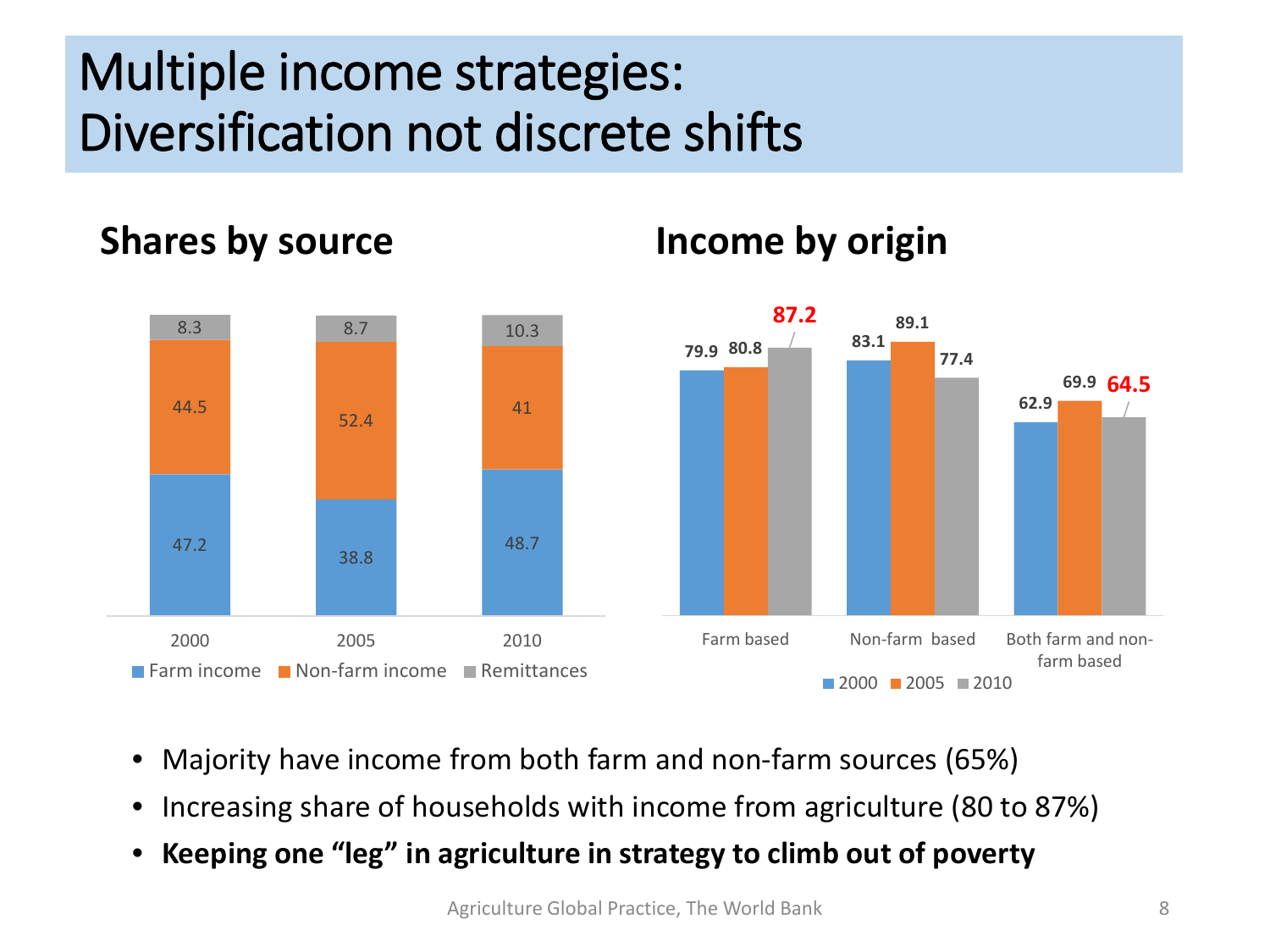# Structural changes at household level

- Falling dependency ratio; rising worker-ratio
- Women's empowerment: Sharply rising female LFP
- Stabilization of land per capita (owned/cultivated)
- Growing endowment of human capital
- Rising confidence in agriculture
	- Rising agricultural capital per worker
	- Falling non-agricultural capital per worker
	- Increased leasing-in land by landless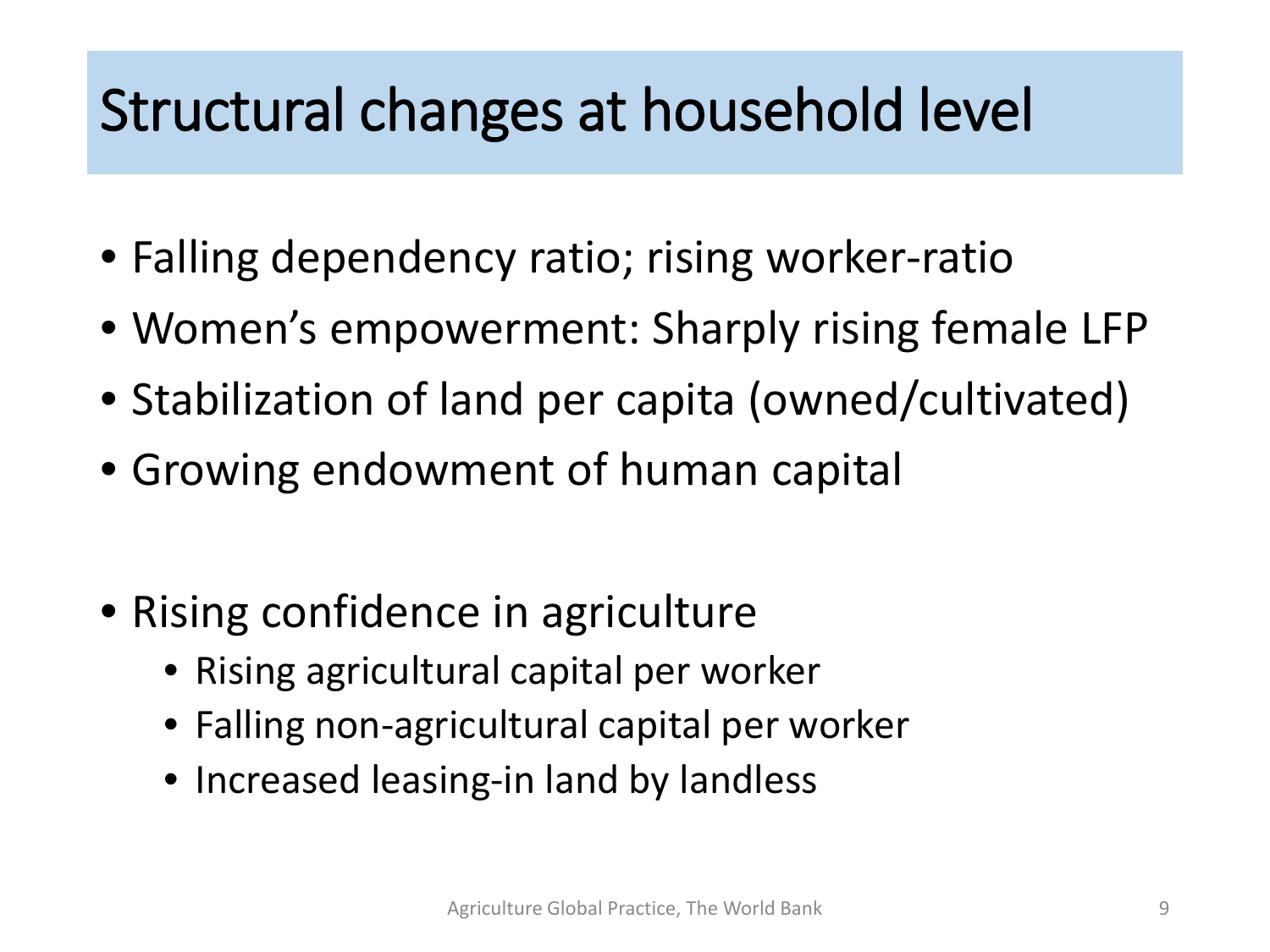### Rural non-farm sector

- Major source of productive employment, income and significant contributor to poverty reduction
- Land constraints will make RNF sector even more important
- Enterprises (SMEs) of particular interest as potential for growth and jobs
- Migration and remittances are very important sources of income
	- Detailed analysis beyond scope of this study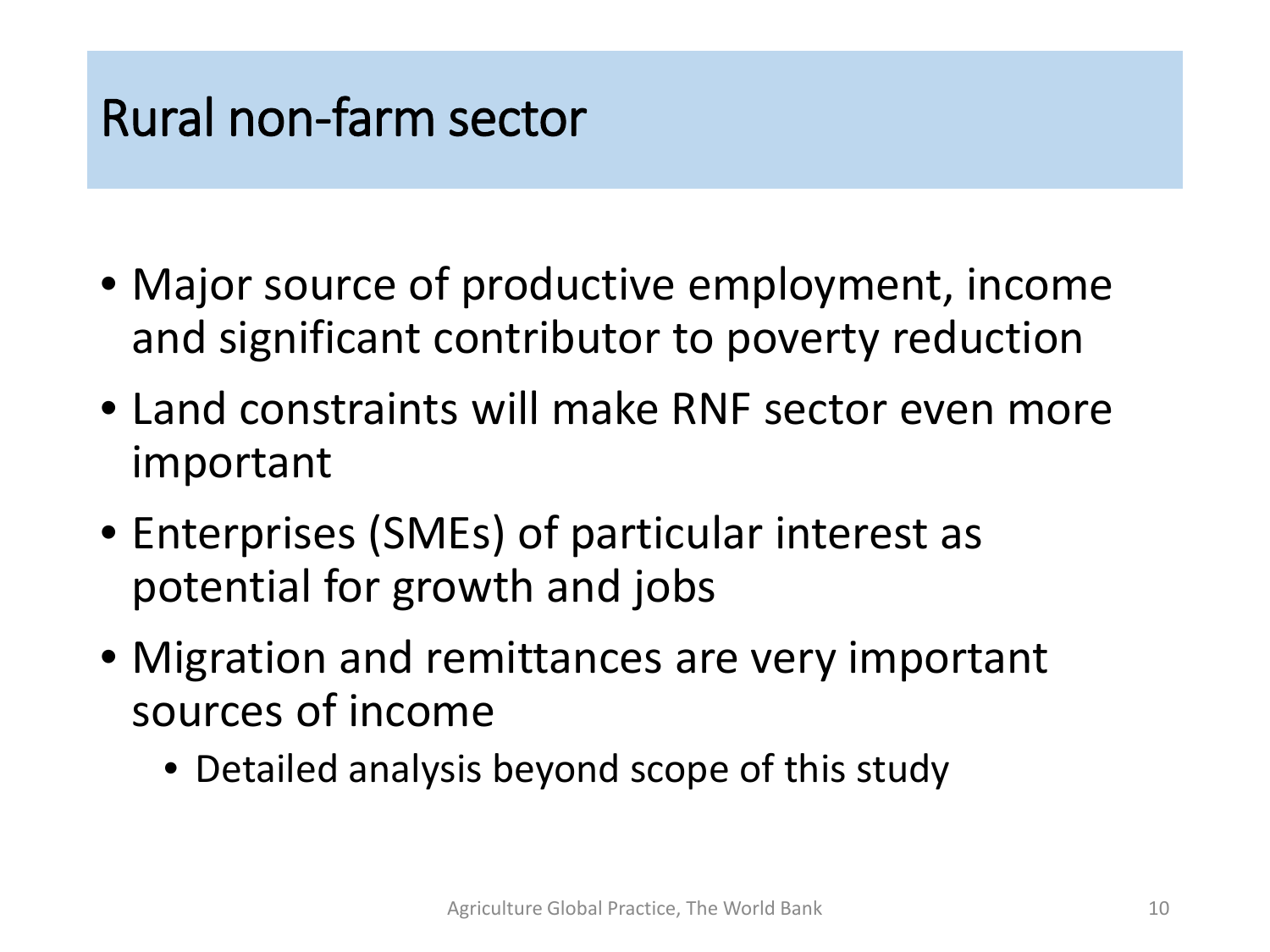#### Share of NF Income with rising income/Capita

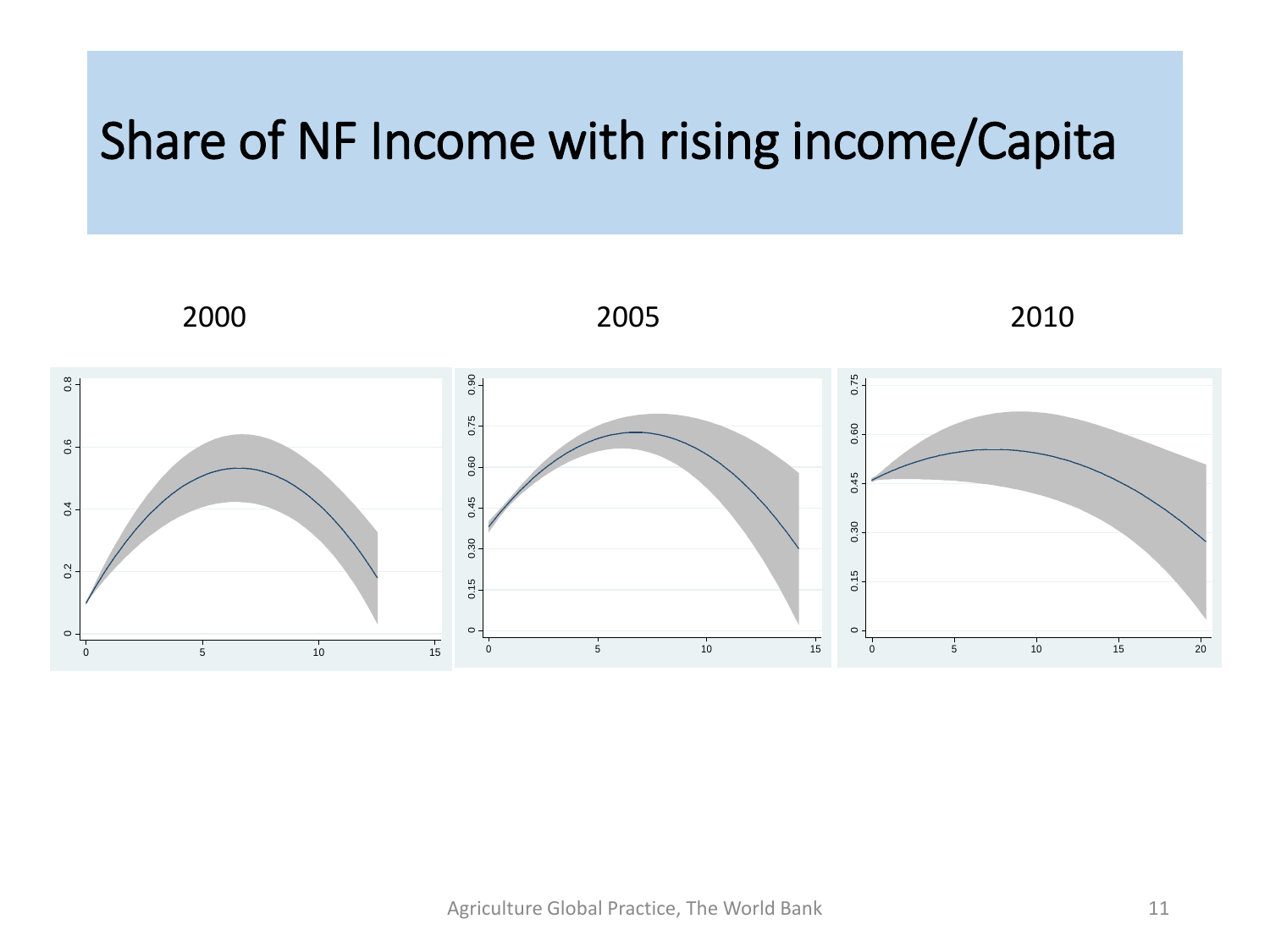#### Occupation Choice and Income Dynamics

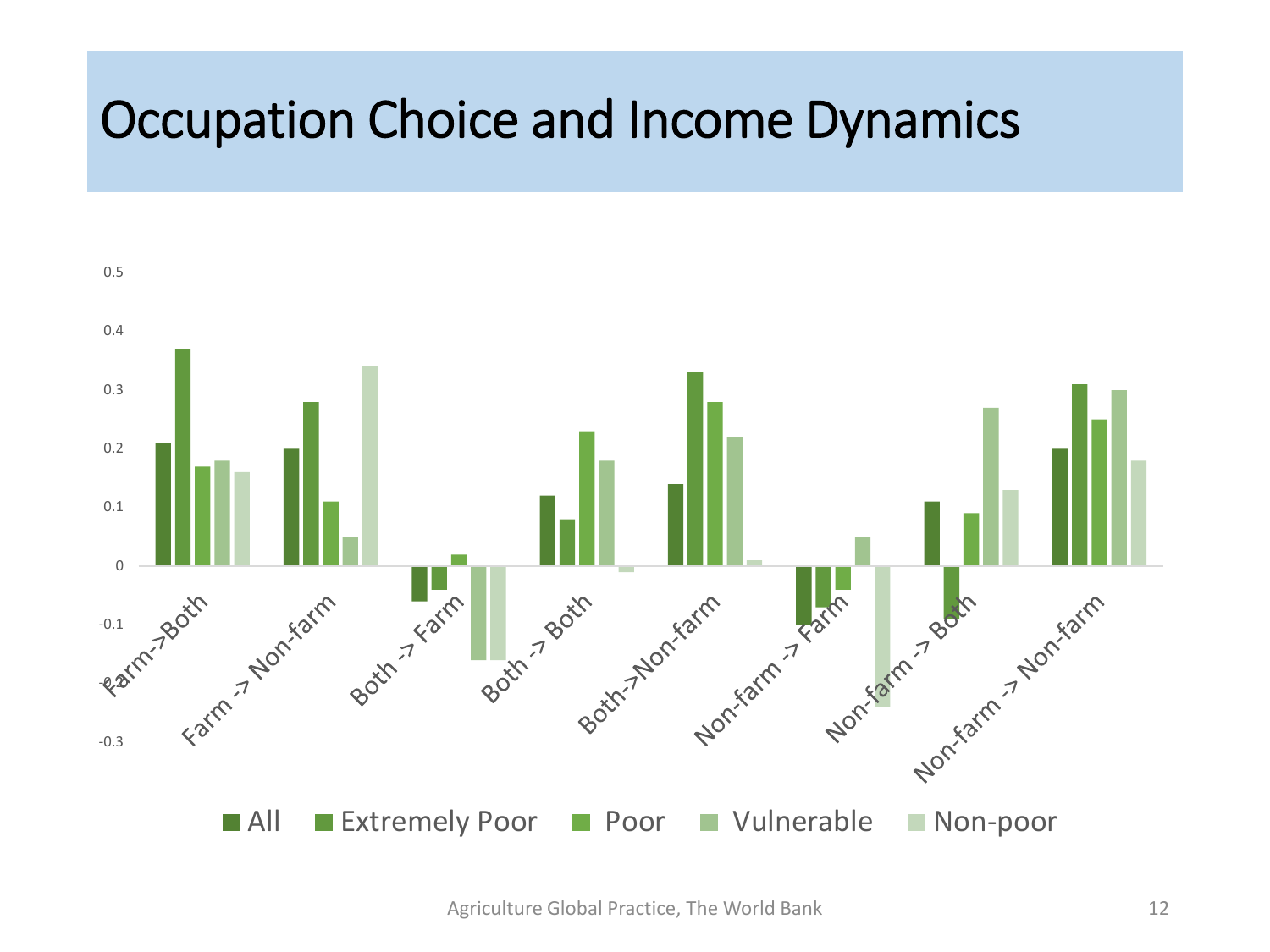#### Source of Rural Incomes

#### **Temporal Shifts, 2000-10 Spatial Profile, 2010**

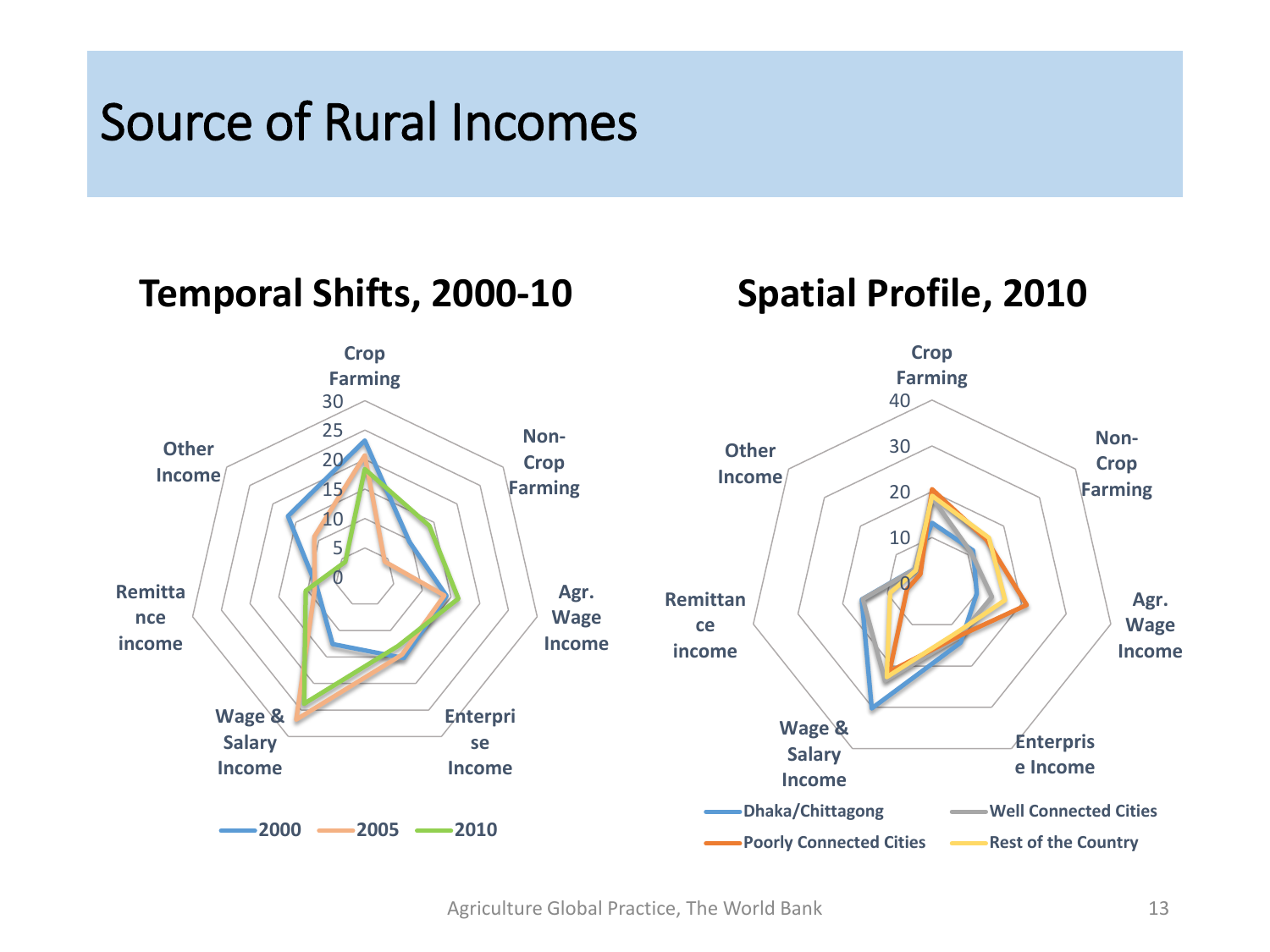### Nature of Rural Non-Farm Activities: Heterogeneous but stable structure

#### **Share of rural non-farm workers involved in different sectors, 2000–10**

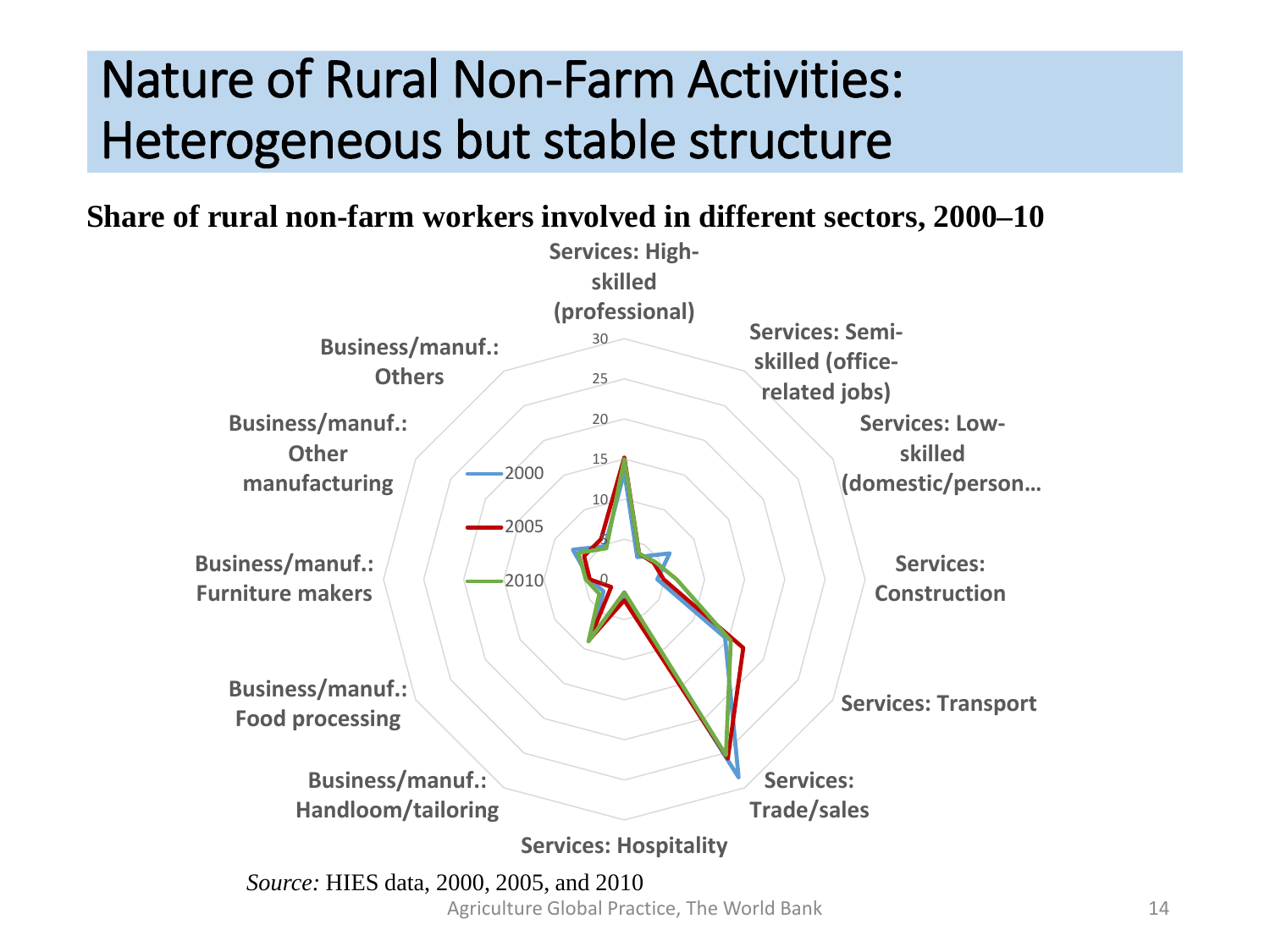### Rural Cottage Establishments by Industry, 2011



*Source:* BBS Cottage Industry Survey, 2011

Agriculture Global Practice, The World Bank 15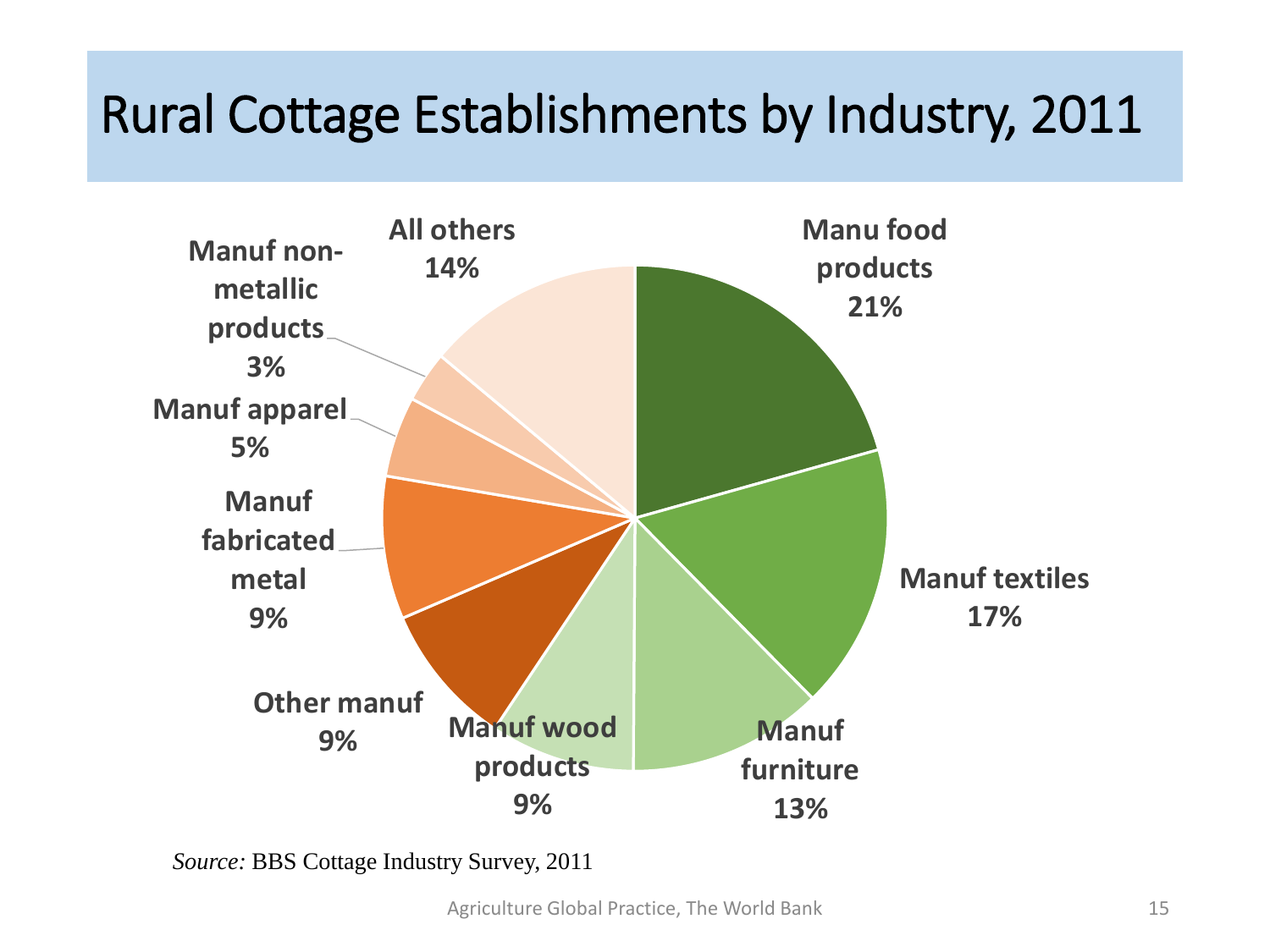### Driver 1: Dynamic and Productive Agriculture

- Significant progress on food security since 1970s
- Main driver of poverty reduction after 2000
- In agriculture, significant capital deepening with irrigation and mechanization
- Potential to boost growth: heavy focus on rice
	- Diversification major source of future growth
	- Fisheries growing rapidly but livestock stagnant
- Role of agriculture in structural transformation from direct to leveraged contribution
	- **10% Farm income growth contributes to an additional 6% non-farm income growth**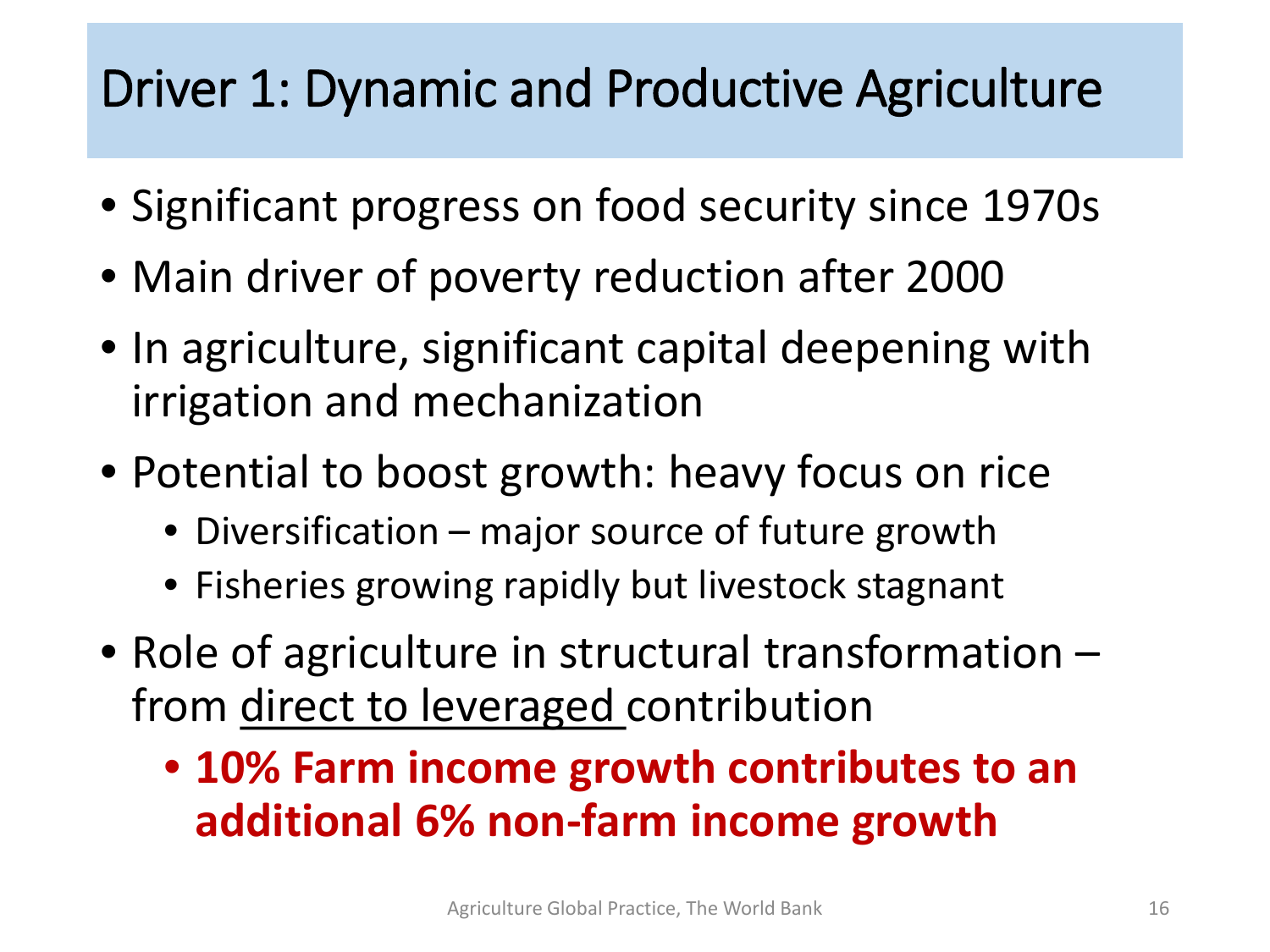### TFP growth among the highest globally



*Source:* Authors, using Global Productivity Database (Fuglie 2012)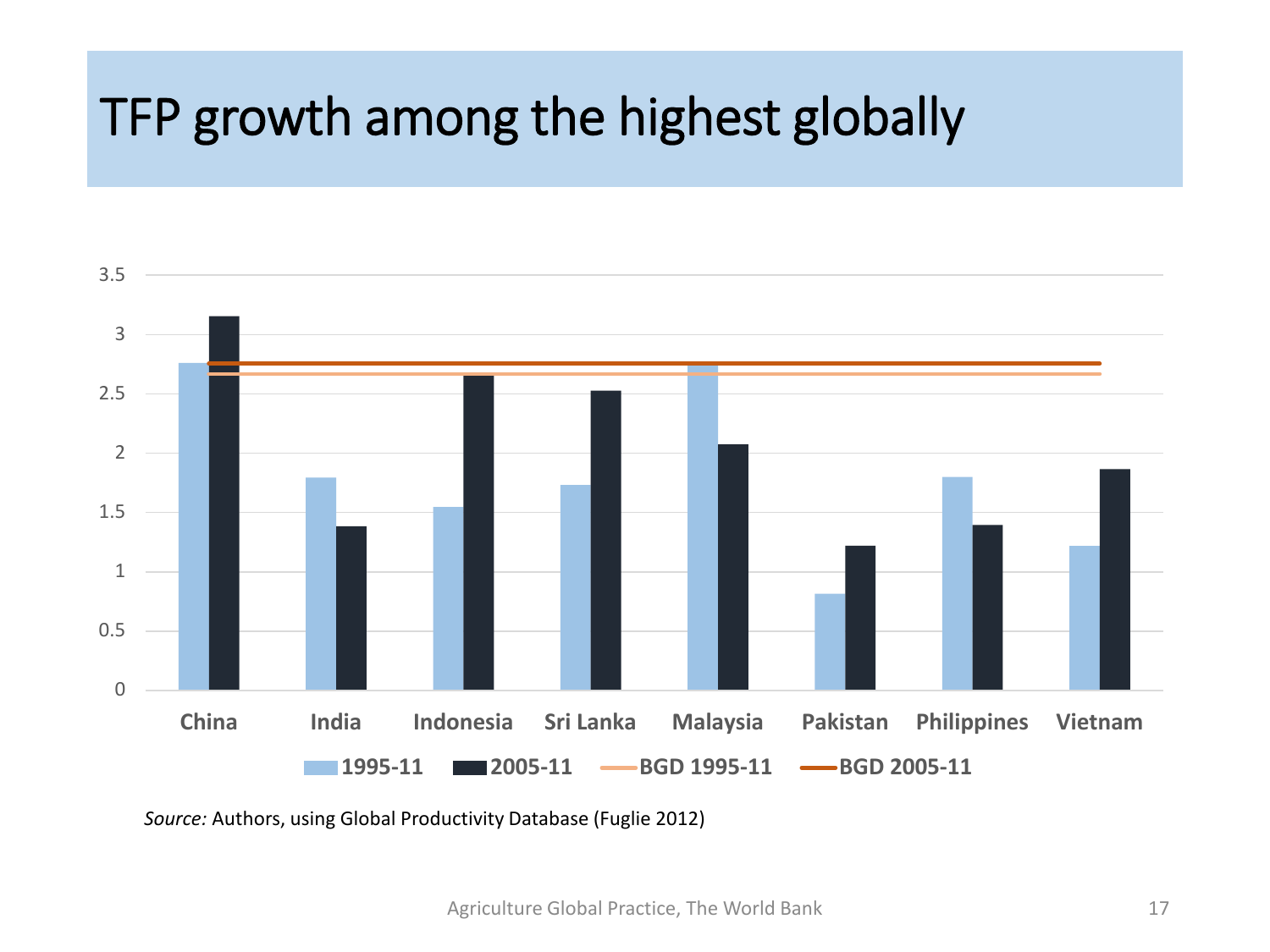#### Impressive agricultural productivity growth (TFP) Technical Change (R&D Invest.) + Efficiency (Policy)

#### **TFP, efficiency, and technical change in Bangladesh's agriculture**



- Very impressive TFP growth since 1995
- Consistent contribution of technology impact of agricultural research
- Major impact of policy reforms visible via efficiency trend shift in 1995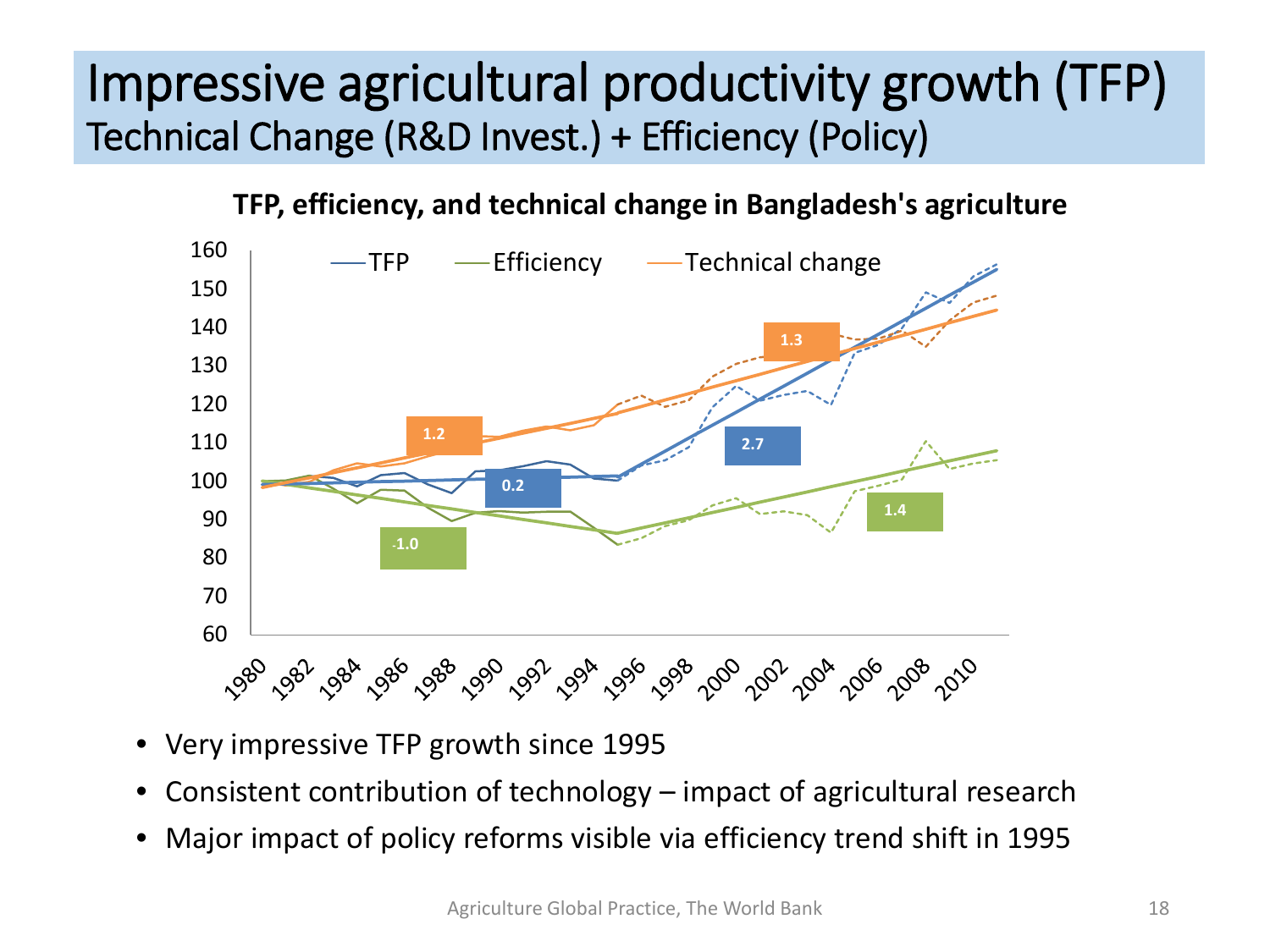### Driver 2. Connectivity: spatial evolution of RNFE Role of Secondary Cities

**Change in shares of employment by location, 2000–13**



*Source:* MH Panel Survey Data

- Mega-cities a major source of informal jobs but other jobs in decline
- Secondary cities offer more promise for RNF dyanmism
- Connectivity is a critical factor for better jobs, especially for businesses.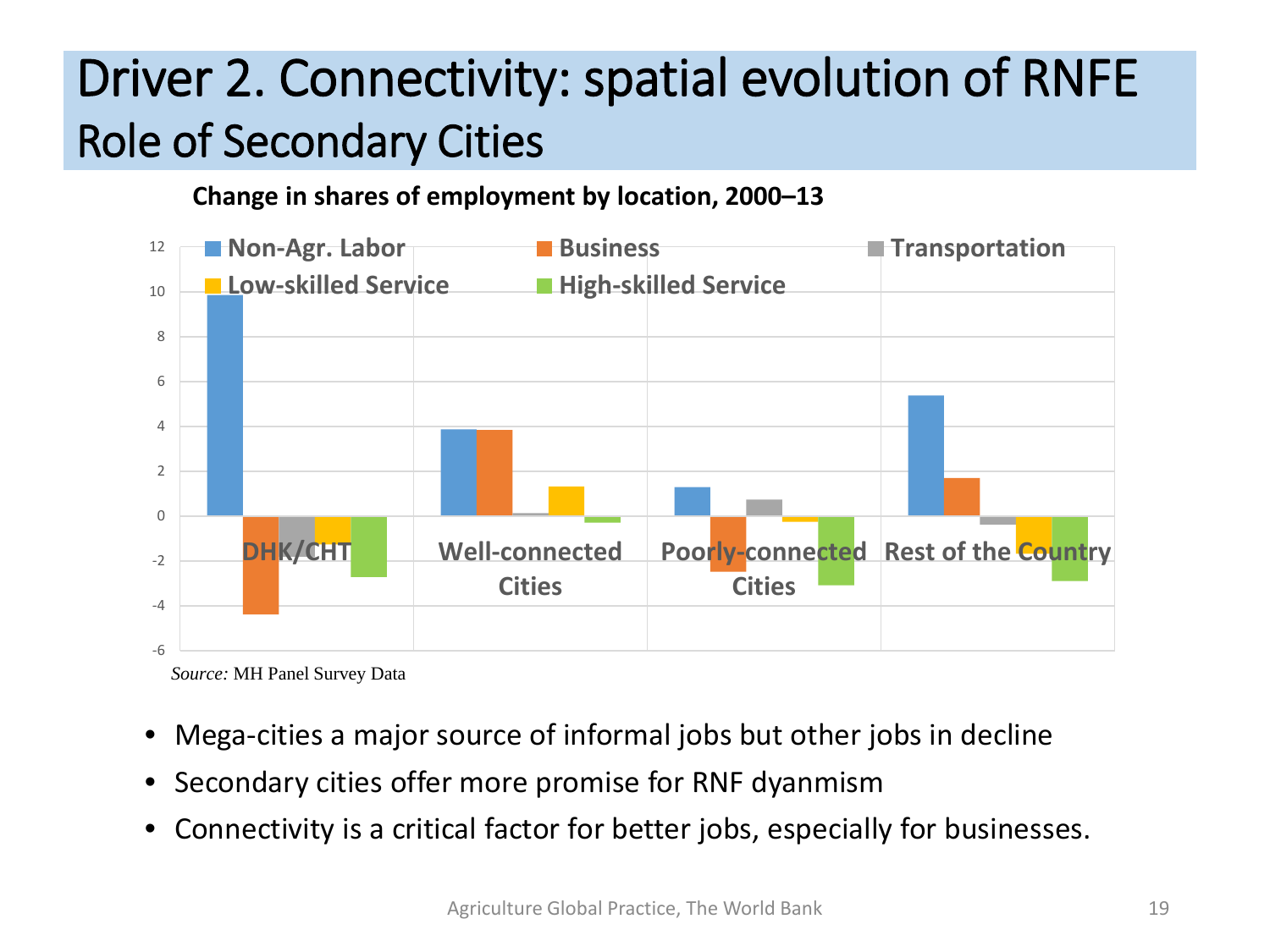### Limited progress in sophistication and high exits

#### **Progression in RNFE sophistication (% households)**

| <b>Activities</b>                        | 1998/99 | 2010/11 |
|------------------------------------------|---------|---------|
| <b>Basic</b>                             | 28.8    | 24.7    |
| <b>Advanced</b>                          | 17.9    | 17.1    |
| <b>Households with no</b><br><b>RNFE</b> | 53.3    | 58.2    |

#### **Transition from basic to advanced activities RNFE (% HH)**

|                    | 2010/11 activities |          |
|--------------------|--------------------|----------|
| 1998/99 activities | <b>Basic</b>       | Advanced |
| <b>Basic</b>       | 47.3               | 15.0     |
| <b>Advanced</b>    | 22.4               | 36.8     |

*Source:* WB-BIDS surveys 1998/99, WB-InM survey 2010/11.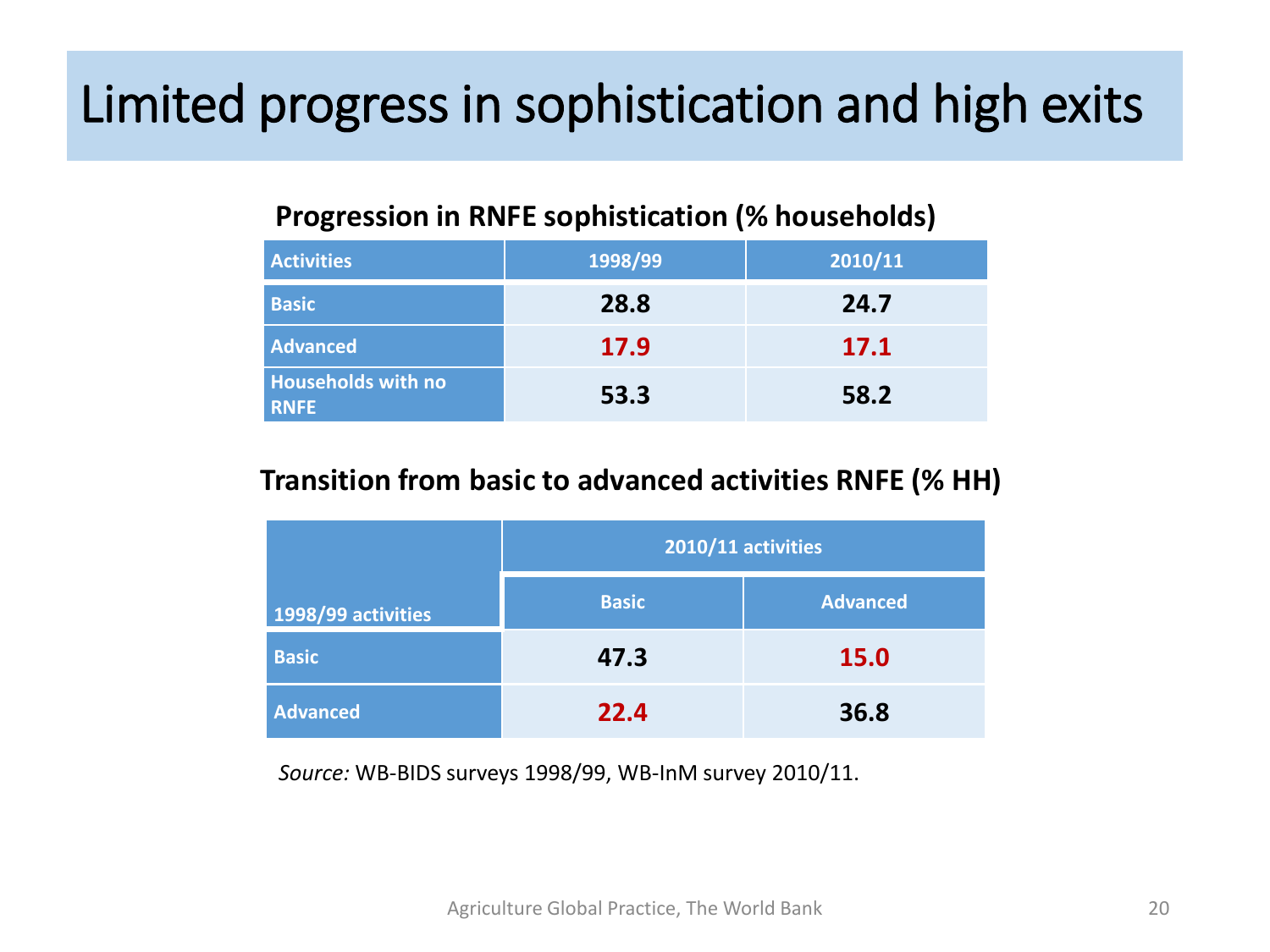### Driver 3: RNFE Enabling Environment

- Case studies suggest challenging environment: **creative destruction and obsolescence**
- Need for better enabling environment: access to **credit/finance**, bus. develop. services, technology
- **Regulatory environment**: regulatory/tax anomalies; food safety and quality assurance
- Access to **power and market infrastructure**
- Investment in **Human capital** and **skills** development, esp. for women and youth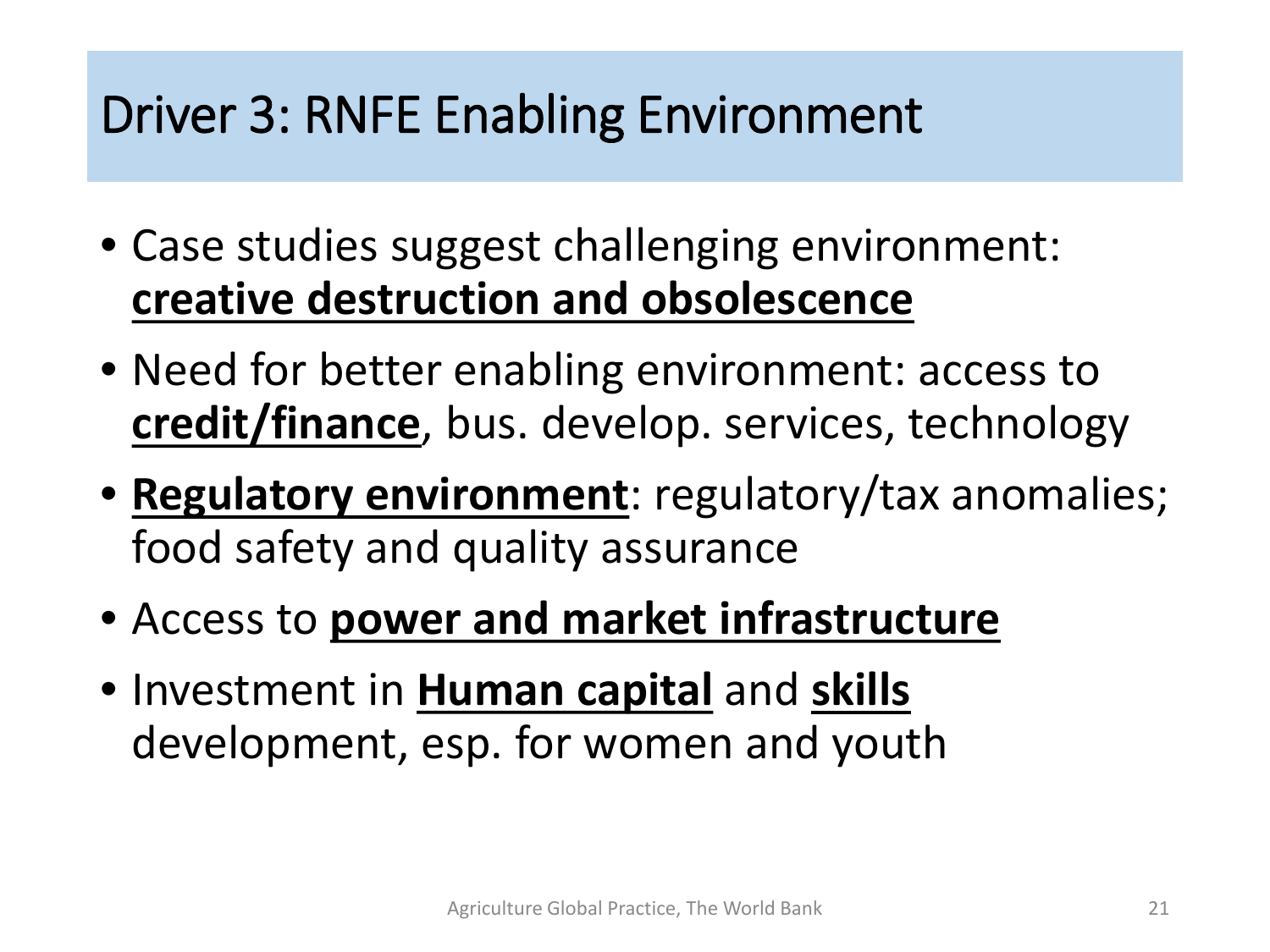#### Diver 4: Markets Trading in High Value Products

- Demand for diverse and HV products growing
- Concerns: poor developed market channels
	- Uncompetitive behavior of market intermediaries
	- Distortions in transport and marketing (extortion, etc.)
- Study on Bangladesh, China & India: rice, potato
	- Share of farmers in retail price highest in Bangladesh
- New value chain surveys: High-value Commodities
	- Vegetable (brinjal); Poultry, Milk and Fish (Pangash)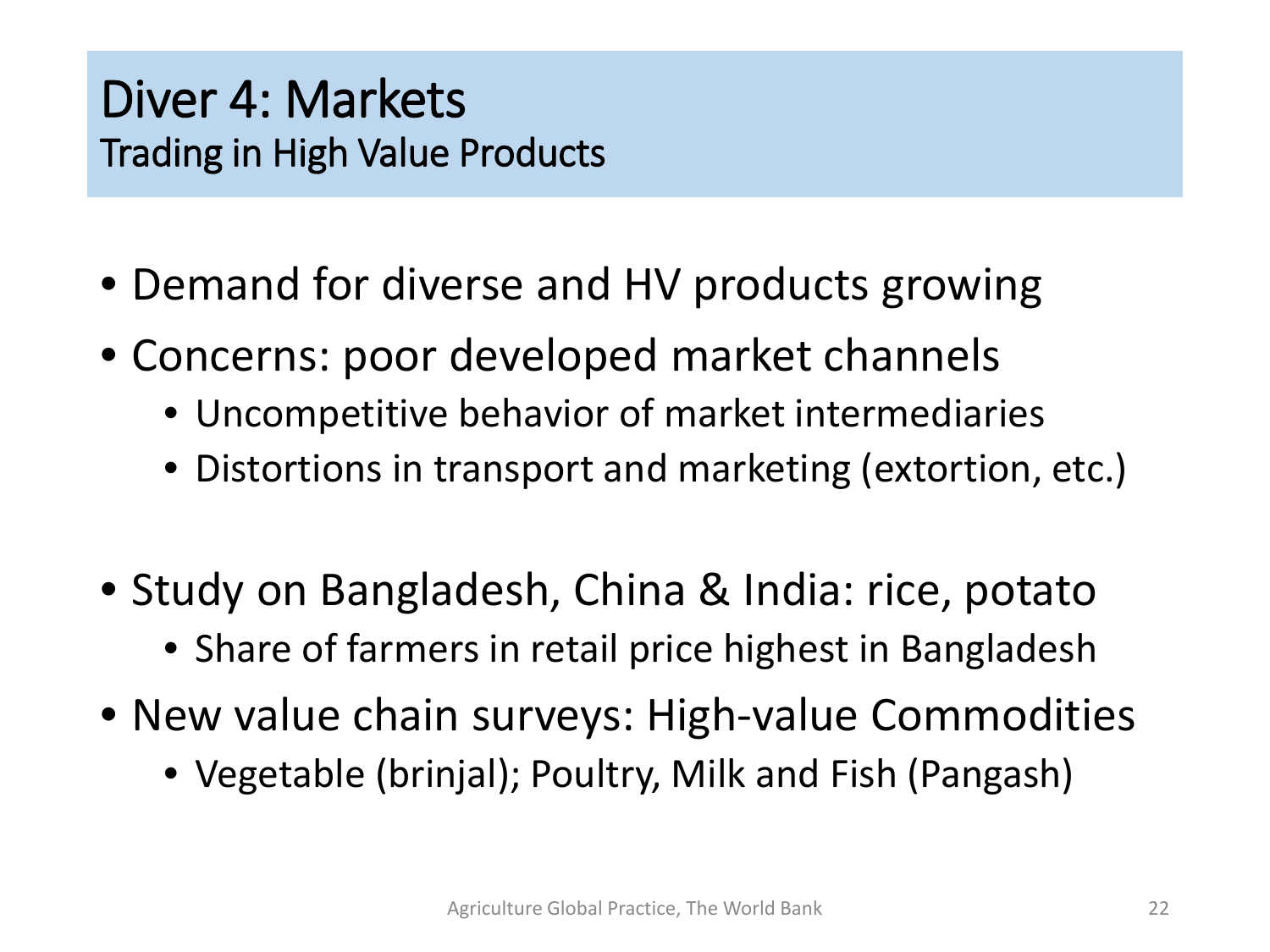#### Connecting Farmers to Markets

- Markets functioning very well overall.
- Marketing margins are small and reasonable
- Transport major source of traders' variable costs.
- More educated, younger people entering trading
- Farmers have good market access
	- distance and choice
- Price information flows smoothly and efficiently better prices for farmers; good market integration
- Traders face few serious barriers to entry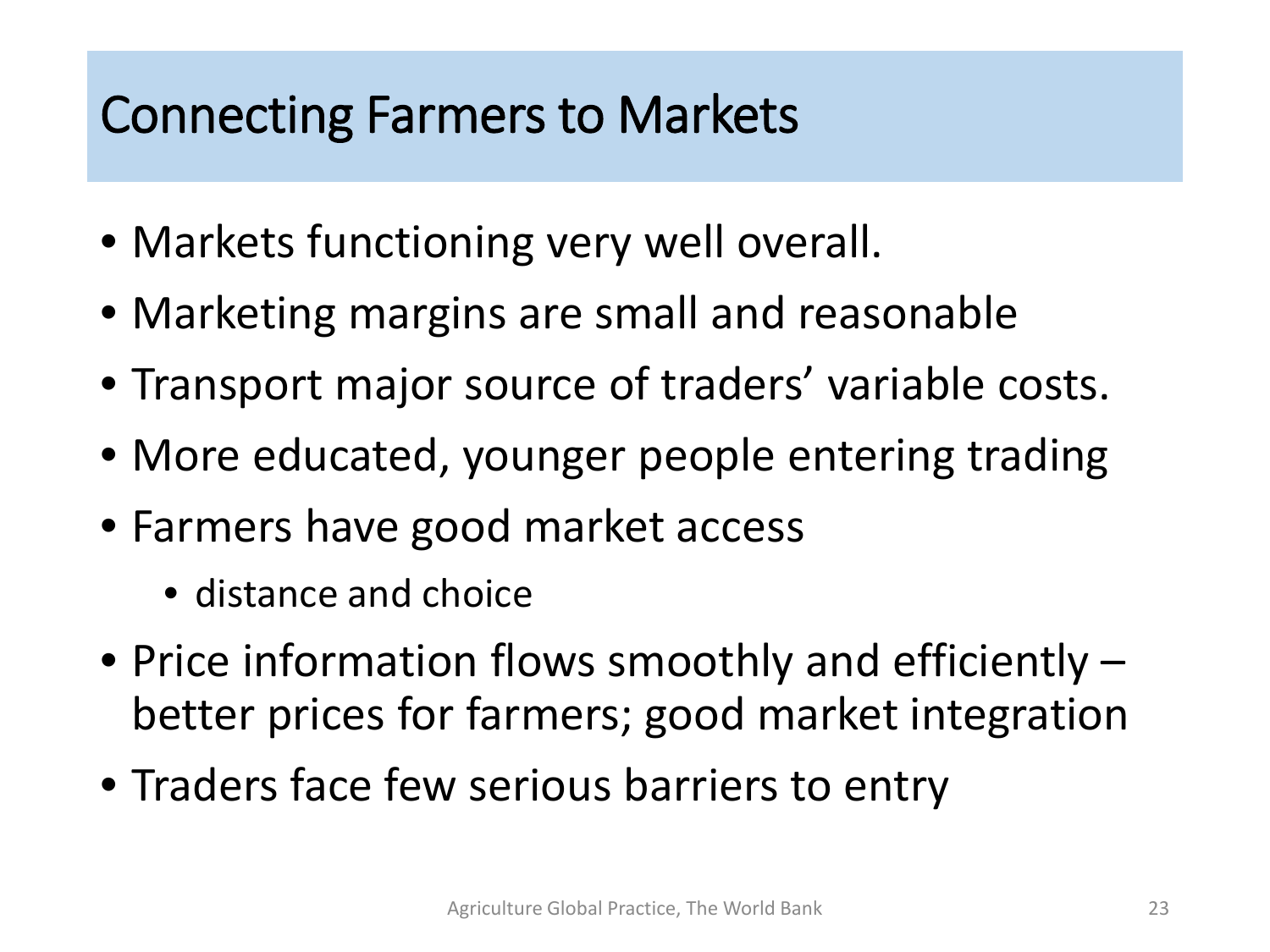### Key Findings: Low margins and low physical product loss

**Marketing margins**



#### **Reasons for loss**

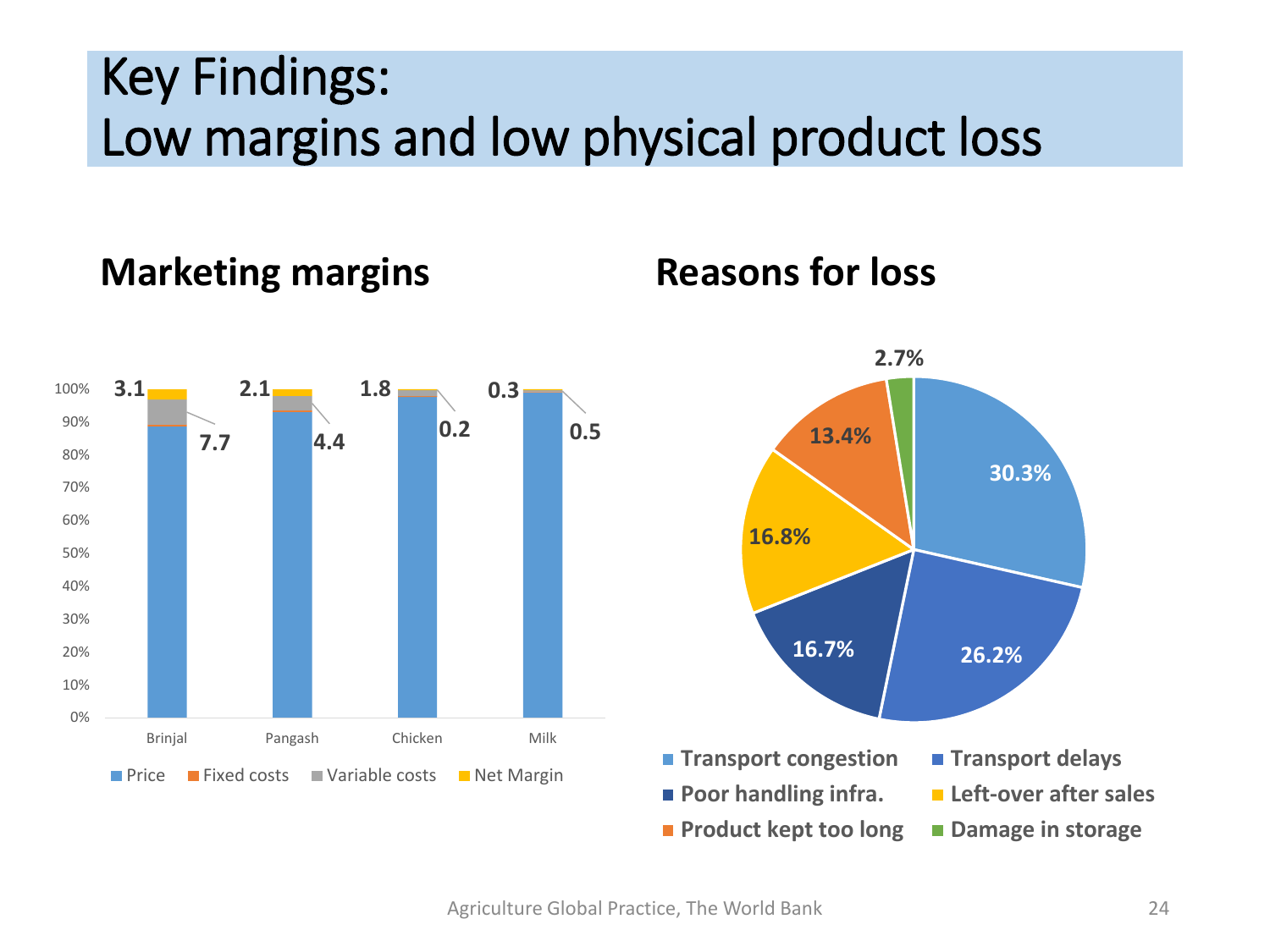## Still room for improvement

- **Transport costs:** improve traffic conditions and upgrading trucking fleets to reduce delays and costs
- **Limited access to and cost of finance:** access to finance reported as a major constraint by most traders
- **Unreliable electricity supply:** important for upgrading market infrastructure and value chains
- **Investment in market facilities:** significant improvement needed in physical markets, facilities and basic services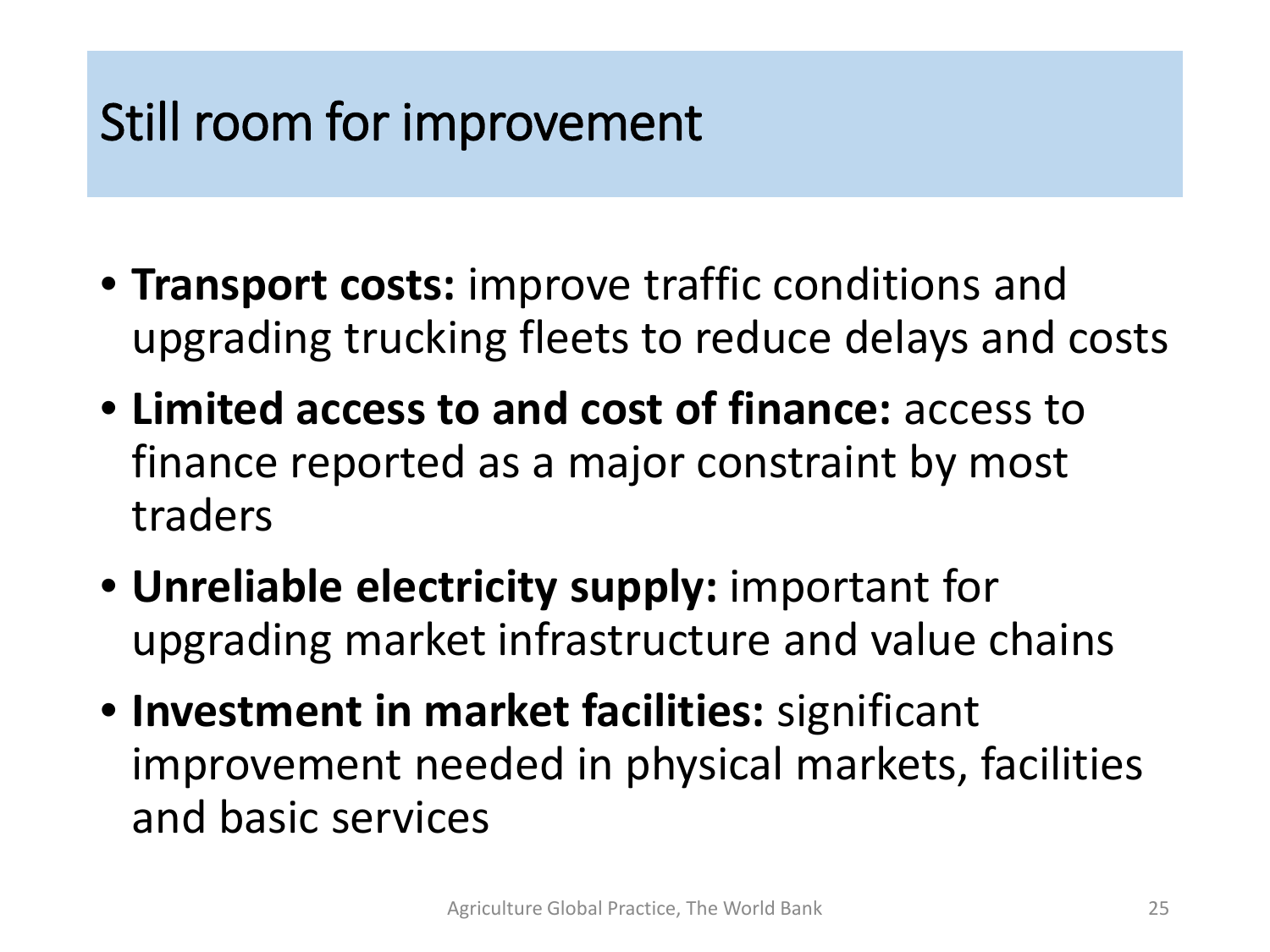### Sustaining progress: Priority areas for action

- A balanced development strategy for pro-poor growth, food security and nutrition
- Diversification in agriculture—but with carefully balanced attention to rice
- Further improving the policy framework and rebalancing public expenditure priorities
- An enabling environment for robust rural non-farm growth and more efficient value chains
- Continued investment in connectivity for remaining secondary cities and rural areas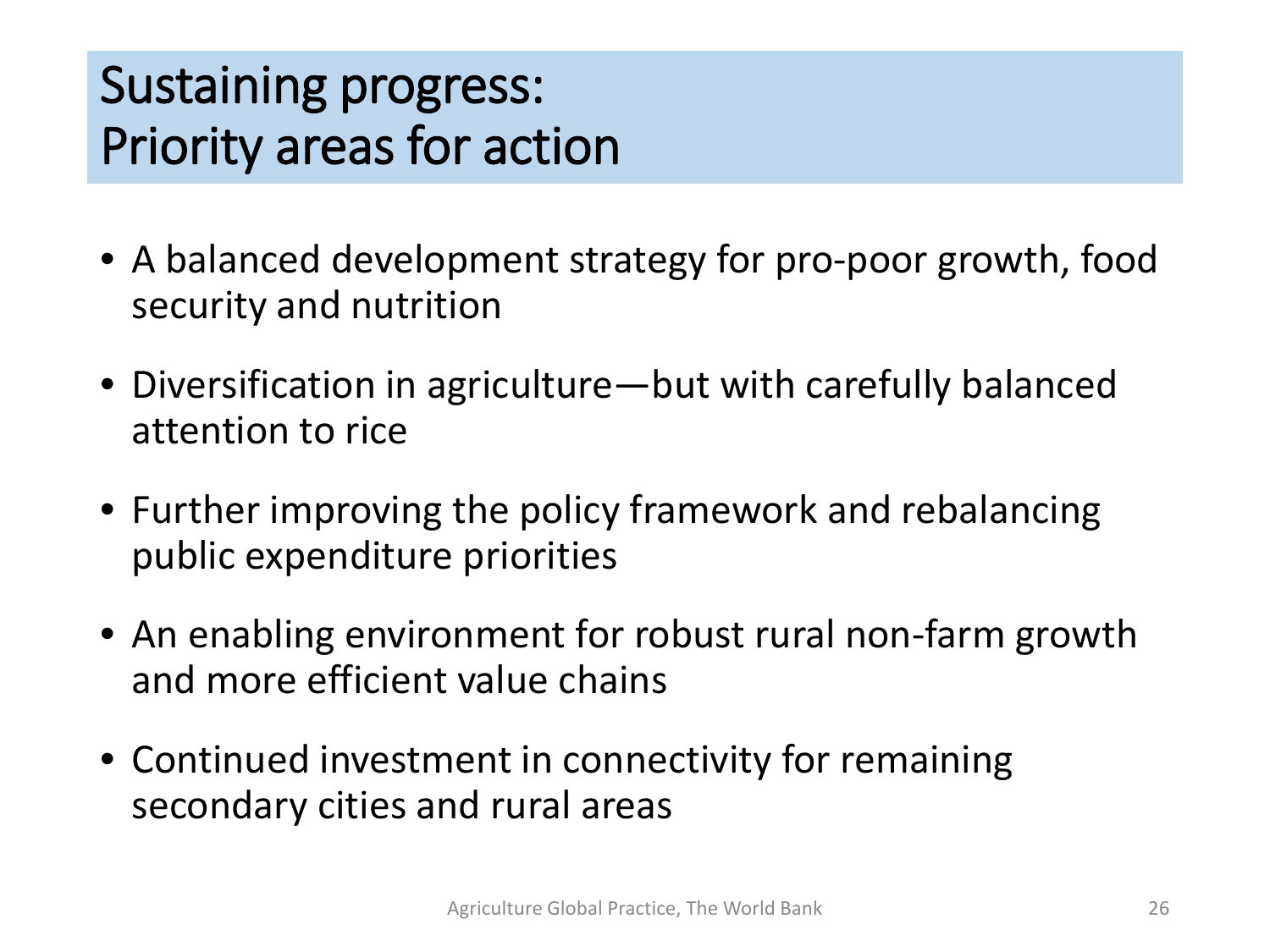### Thank you.



**Agriculture and Rural Development** 

#### **Dynamics of Rural Growth in** Bangladesh

**Sustaining Poverty Reduction** 

Madhur Gautam and Rashid Farugee

### Dynamics of Rural Growth in Bangladesh

### http://dx.doi.org/10.1596/ 978-1-4648-0876-0